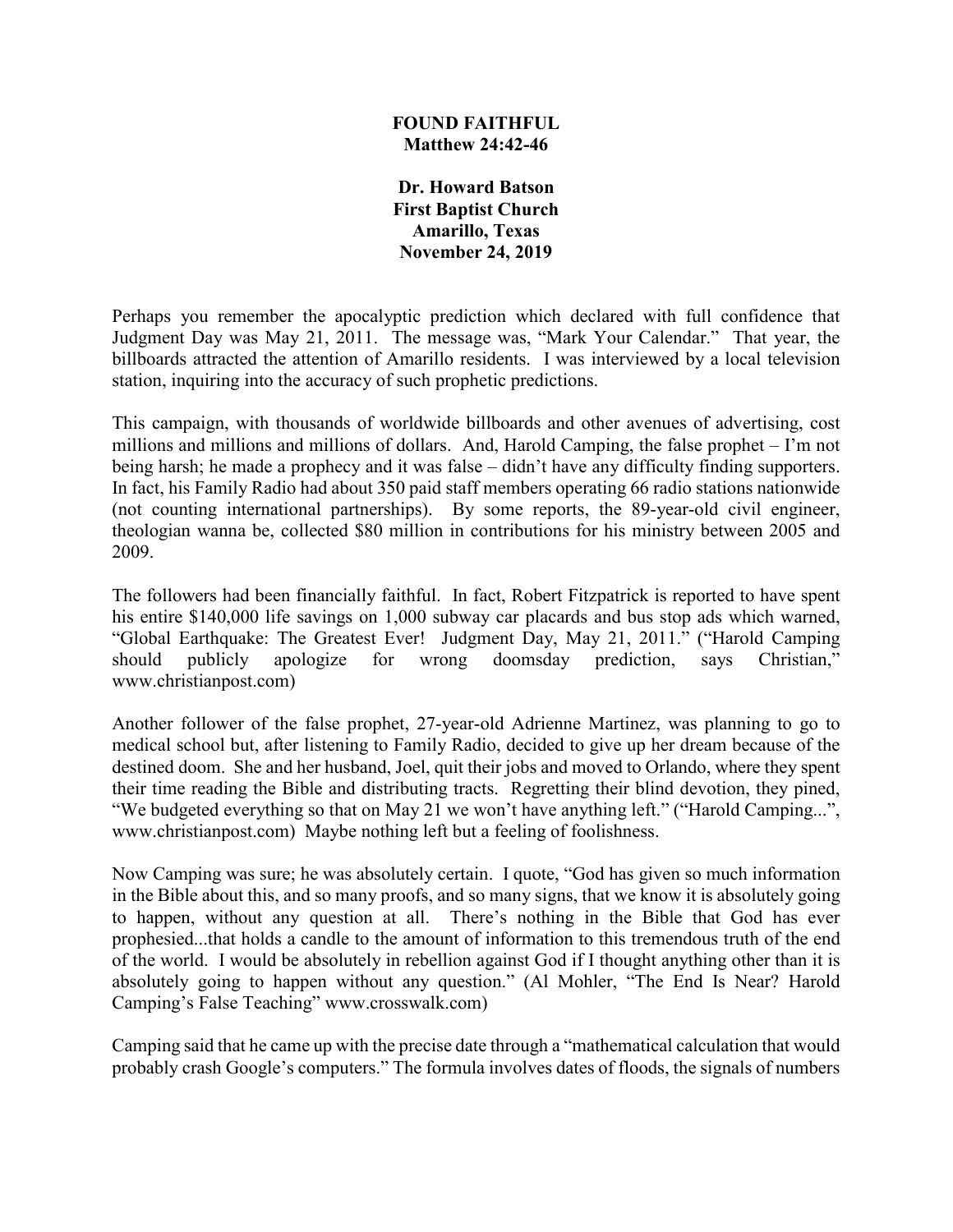in the Bible, multiplication, addition, and subtraction thereof. (Al Mohler, "The End is Near?" www.crosswalk.com)

It should have been a red flag when the calculations only made sense to the apocalyptic engineer himself. When the prediction did not happen, his Family Radio played soft church music, offered mundane devotionals about life advice, but said nothing about the failed judgment day. If you had visited the network on Saturday, a sign on the door would have read, "This office is closed. Sorry we missed you." Finally, he opened his front door to a reporter on Sunday, May 22. Camping told Will Kane, of the *San Francisco Chronicle*, that he was flabbergasted that the Rapture did not arrive as predicted and that "it has been a really tough weekend."

Indeed, my friend, a tough weekend of your own making. No earthquakes. No plagues. No calamities. Sunrise. Sunset. The earth defies your doomsday.

I've always been intrigued by our nation's thirst for second coming theology. First of all, every prophet who ever made a prediction has been wrong. So why would anyone believe the next predicting prophet?

Maybe you're not really guilty of falling for a particular prediction. But many of you have way too much interest in reading about world events on the one hand and Ezekiel, Daniel, or Revelation on the other – trying to decipher if not the exact date, at least the direction.

Why so much interest in the end time? Here it is – some of you aren't going to like what I'm going to say, but it's the truth. We have a disproportionate interest in end time prophecies because we prefer the mystical and the exciting over the clear and costly.

Now, what do I mean by that? We'd rather search through Old Testament prophecies, run rough shod over their historic context, string them together to chart out the events of the second coming in a controllably predictable pattern. Such pseudo-Bible study is so much easier than reading our Lord's Sermon on the Mount, and thus trying to live by the costly demands of discipleship. If I said that tonight I was going to start a study in the book of Ezekiel to unlock biblical prophecies relevant for today, we'd have to get out chairs to seat the people who were looking for a simplistic secret. On the other hand, if we put up billboards advertising, "Learn about Christ's call to costly discipleship," we could probably meet in a Sunday School room tonight.

It's a whole lot easier to follow the rise and fall of nations, trying to pin one as the bear and the other as the dragon, than it is to honestly confront the anger in my heart, the lust in my soul, and the greed in my loins. To follow Jesus' teaching means that I must take up my cross daily and follow Him, that I must deny myself in order to be His follower. Well, that doesn't sound so exciting. Give me a seminar on secret prophecy over the Sermon on the Mount. Give me the dazzling. Don't give me real discipleship. That's the way Western thinking goes.

That's it. When I show you what it really means to follow Jesus, you don't want to do it. "Pastor, thanks a lot for that kind of preaching, but I was really wishing there was another way." So you buy the books at the bookstore, looking for that new teacher, that new seminar, that new secret truth. You listen to satellite radio, hoping to discover the other, new, more exciting way.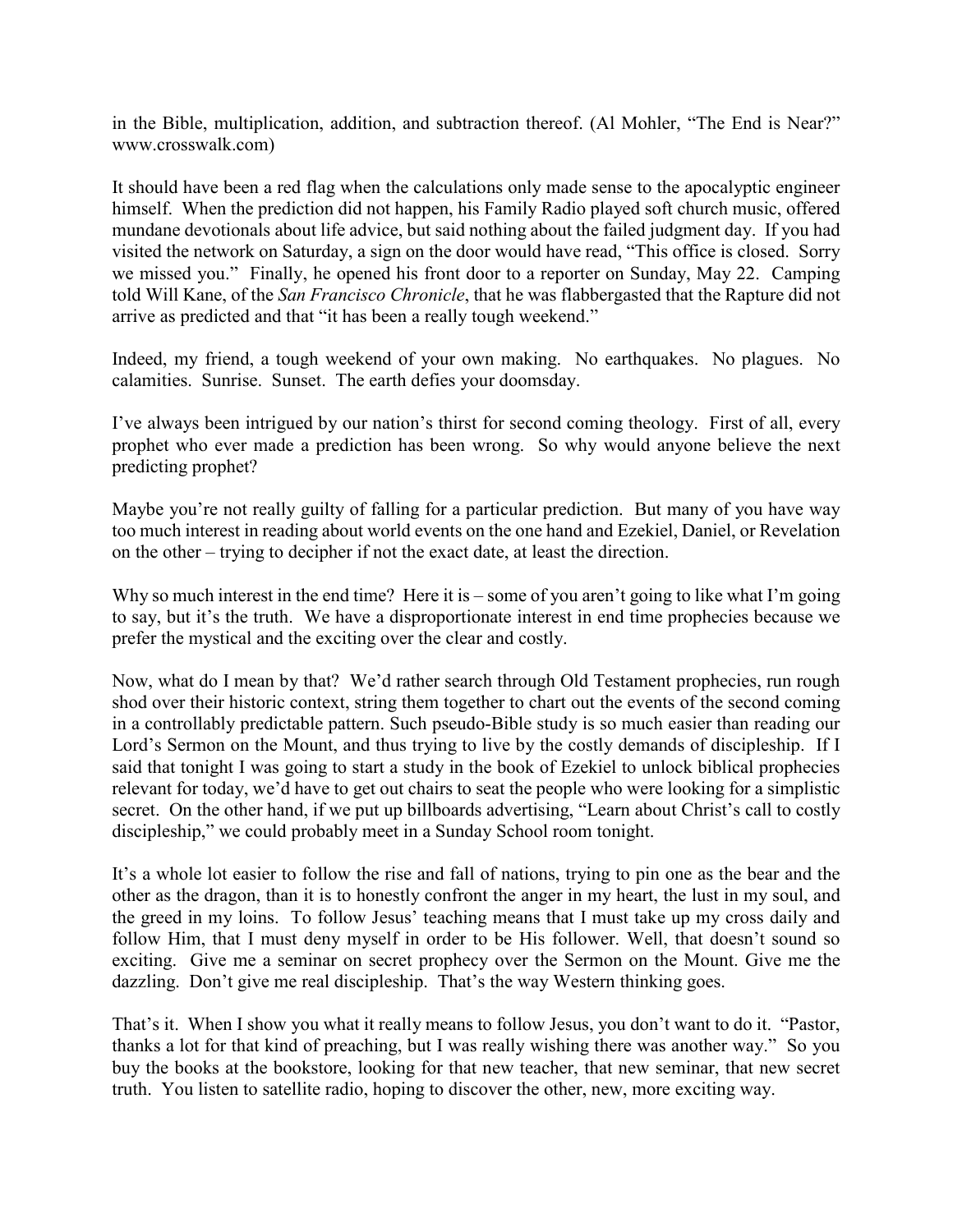There is none. Read the demands of Christ. Read the writings of the Apostle Paul. And be a follower of Jesus.

I have a Ph.D. in biblical studies and have sat for years at the feet of some of the best theologians in the world. And I'm going to let you in on the real secret: There is no secret. That's it. Costly discipleship takes faith and obedience.

It's the same with fitness and health. We all know how to control our weight and bless our bodies: eat fruits and vegetables, exercise daily, and get enough rest. But sometimes, in a state of insomnia at night, I'll turn on the television and – man, look at the gliders and riders and pills and promises. People will order it all, call in by the thousands – yes, the tens of thousands – because reality is too hard. They are simply looking for a shortcut, another way.

Doomsday discipleship is a failed shortcut to the reality of costly discipleship. I'm going to tell everything you need to know about the second coming of Jesus. You can throw out your postmillennial, amillennial, and premillennial, charts and categories and listen to these words of truth from God's word.

### **I. The Second Coming is a definite event.**

There are a lot of passages in which Jesus Himself declares that he will come again. Go home and read Matthew 24 and 25. It says at that time "the sign of the Son of Man will appear in the sky, and then all the nations of the earth will mourn, and they will see the Son of Man coming on the clouds of the sky with power and great glory" (Matthew 24:30).

Or Matthew 24:31, "And He will send forth His angels with a loud trumpet and they will gather together His elect from the four winds, from one end of the heavens to the other."

And Mark and Luke and John say similar things.

Mark 13:26 says, "They will see the Son of Man coming in the clouds with great power and glory."

Or Luke 21:27, And then they will see the Son of Man coming in a cloud with power and great glory."

And don't you remember John 14, when Jesus said, "And if I go and prepare a place for you, I will come back and take you to be with me, that you also may be where I am."

And in Acts, at the ascension of Jesus, two men in white robes, divine beings, said to the disciples, "Men of Galilee, why do you stand there looking into the sky? This same Jesus who has been taken from you into heaven will come back in the same way you have seen Him go into heaven" (Acts 1:11).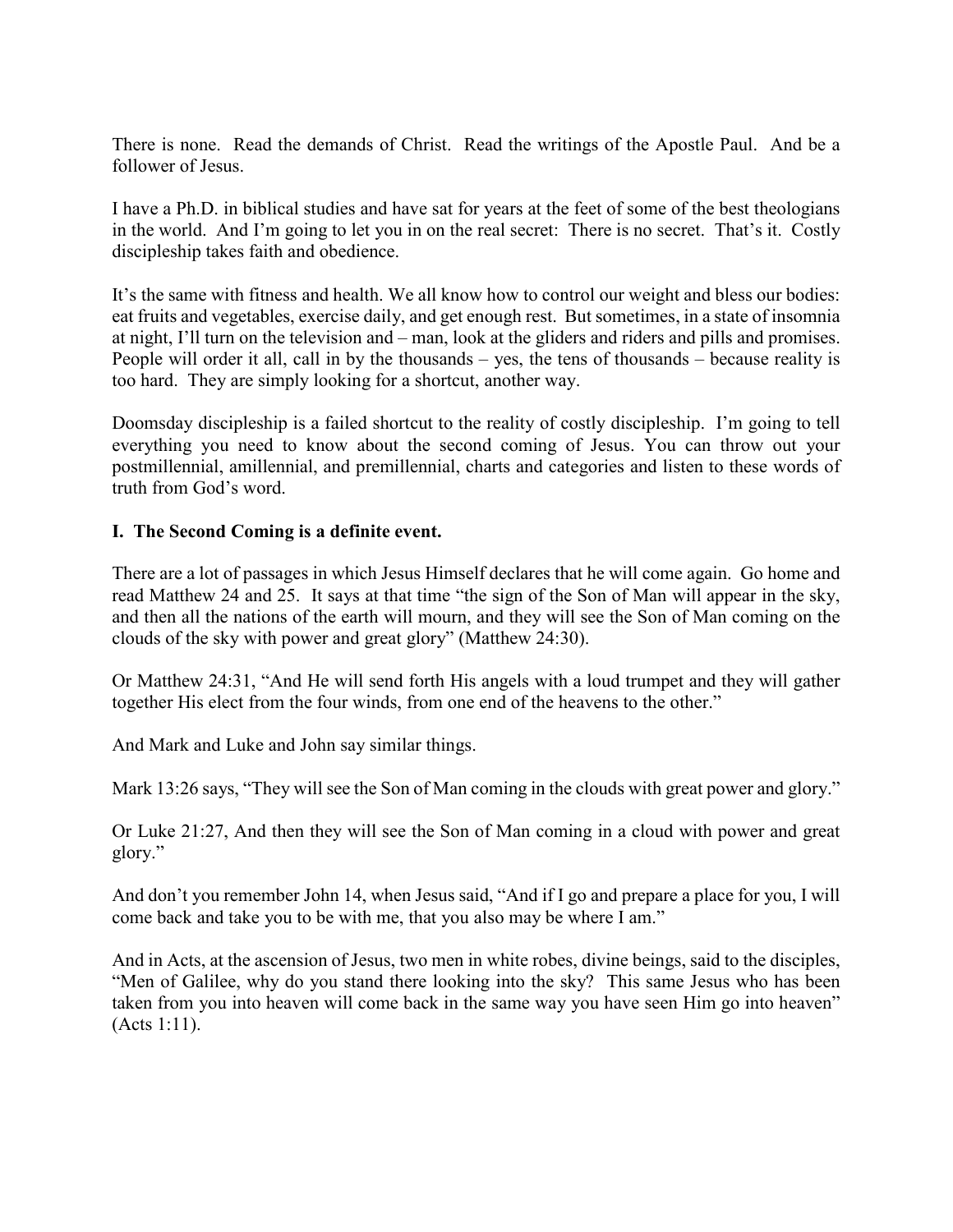And in the preaching of the earliest apostles, Acts 3:19, Peter declares, "Repent, then, ... that God may send Jesus, the Christ appointed for you, even Jesus, who must remain in heaven until the time comes for God to restore everything, as He has promised long ago through His prophets."

And it's not just Peter. It's Paul. Look at 1 Thessalonians 4:15. "According to the Lord's own word, we tell you that we who are still alive and who are left to the coming of the Lord, will certainly not precede those who have fallen asleep. For the Lord Himself will come down from heaven with a loud command, with the voice of the archangel, and with the trumpet call of God; and the dead in Christ shall rise first."

Oh, it's also predicted by the author of Hebrews (9:28). And James, the brother of Jesus (5:7-8). And the writer of 1 Peter (1:7). The writer of 1 John (2:28). In fact, I can say with full confidence that the second coming is one of the most widely taught doctrines of the New Testament.

# **II. We don't know when.**

Period. End of story. Any time anyone tells you when Christ is going to return, mark that one off your calendar. Not going to happen. Jesus said that no one knows about that day or hour, not even the angels in heaven nor the Son, but only the Father (Matthew 24:36-44; Mark 13:32-33). Or in Acts 1:7, "It is not for you to know times or dates which the Father has set by His own authority."

The New Testament teaches that the Second Coming happens when least expected. He comes like a thief in the night, and, therefore, you are to forever be watchful (Matthew 24:44, 50; 25:13; Mark 13:35; see Matthew 24:36; 24:42; 25:13).

# **III. The Second Coming is imminent.**

It could happen today. It could happen tomorrow. There is nothing else that has to happen in world history or needs to be fulfilled in biblical prophecy for Him to return. Jesus said, "Be ready. You don't know when it's going to happen. Be expectant." The biblical passages say that we must be eagerly awaiting, for the Lord's coming is at hand – perhaps at any moment.

Romans 8:19-25, says that we and all creation eagerly await with hope the return of Christ.

1 Corinthians 1:7 says that we are "awaiting eagerly the revelation of our Lord Jesus Christ."

Philippians 4:5 says, "the Lord is near."

And in James 5, the brother of the Lord said, "You too be patient; strengthen your hearts, for the coming of the Lord is at hand. Do not complain, brethren, against one another, that you yourselves may not be judges; behold, the Judge is standing right at the door."

# **IV. We are to be found faithful.**

When Christ returns, He expects to find us working for His kingdom. He expects to find us faithful to His church, His people (Matthew 24:42-51; Matthew 25:14-30 [v. 19]; or Matthew 25:31-46).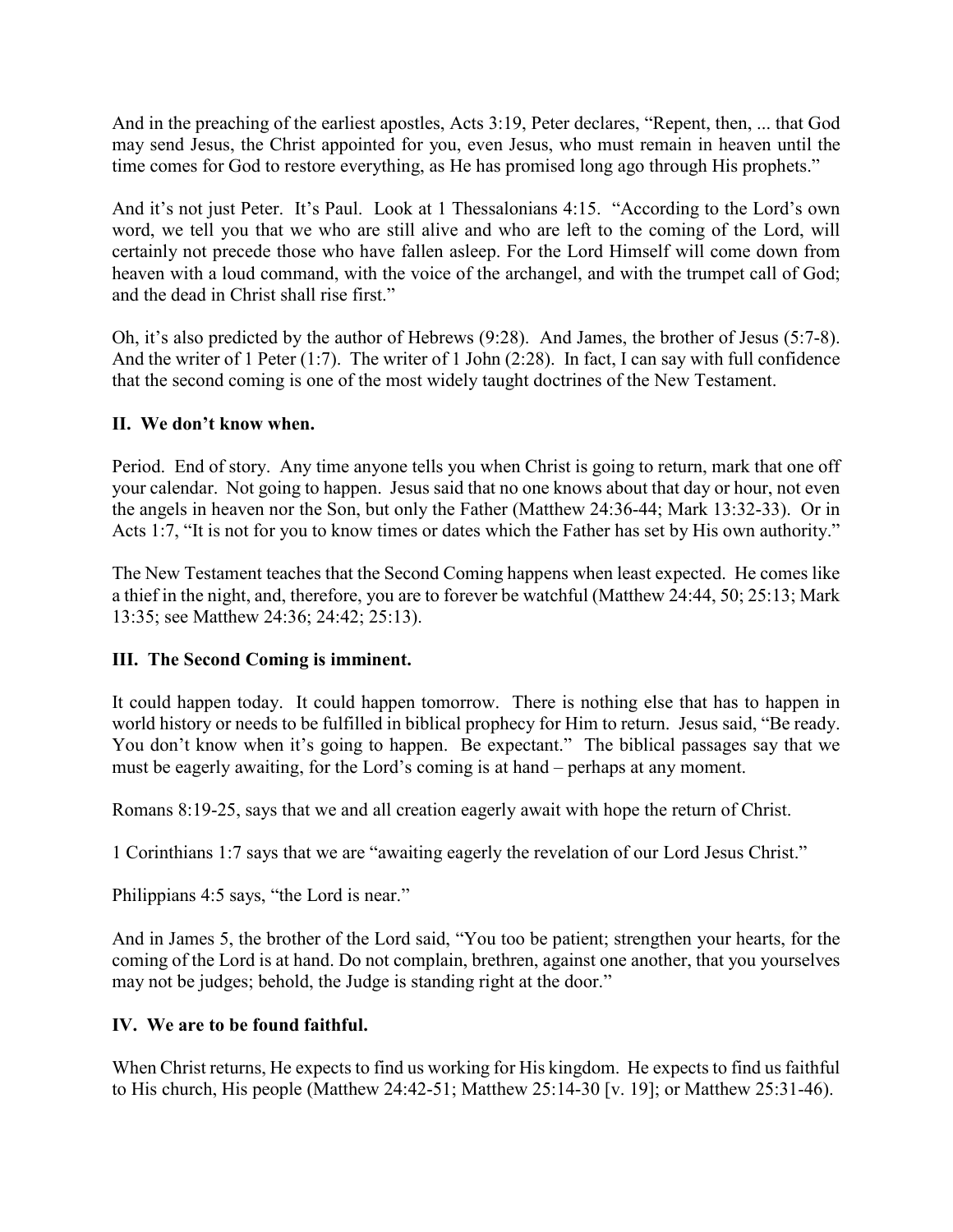Now, there is the New Testament theology about the second coming of Christ that you can hang your hat on. (1) It is a definite event. (2) We do not know when it shall occur, for it shall occur when you are least expecting it. (3) It can happen at any moment. (4) We are to found working.

The sad part of the May 21, 2011 fiasco is that atheists came to a very faulty conclusion. They have somehow equated Camping's false prophecy with historic Christianity. I heard one atheist who said to Fox news that this was proof that Christianity was wrong. In fact, Reuters reported that atheists gathered in different parts of the country and had celebrations and get-togethers to mark the failure of the prediction. In the very city where Camping's network is based, over 200 people gathered at an atheist convention where speakers joked about the failed Judgment Day.

Wa Harold Camping a false – even if well intentioned – prophet? The answer is yes. Does that disprove historical Christianity and the authentic return of Christ? Not at all.

Suppose there were a group of anti-basketball dunking believers who held with their whole heart that a basketball could not be dunked in a ten-foot goal. No way. No how. Nobody. They were absolutely certain that dunking a basketball is an impossible human achievement. Let's suppose for a moment that I made the brash claim that I was going to actually dunk a basketball. I promised it. I guaranteed it. I set the date for the dunking. Let's suppose the Family Life Center was standing room only, with folks gathered in the stands and around the track. In fact, the fire marshal was concerned about the crowded conditions. At the appointed time, Robby Barrett, our minister of education, goes over to the microphone and announces that Dr. Batson is about to dunk the basketball. All of you believe your faithful pastor would not make up a lie, you told your friends to come and watch. It is going to happen. And I really do give it my best shot. But I'll let you in on a secret: I have never in my life dunked a basketball, and I will never in my life be able to dunk a basketball. So when I try and fail, some of you are saddened that the prophecy is false and that my basketball prowess is not as published. The anti-dunk theologians would be jumping up and down shouting it had been proved and confirmed that no one could dunk the basketball, that my failure was final proof and complete evidence that the truth they lived by – that the basketball would never be dunked – had been confirmed.

But wait, my failure to dunk the basketball no more confirms their false assertions than Harold Camping's mathematical mess confirmed that Christ will not return or that God does not exist. In fact, his false prophecy proves that God was right all along. No man knows the day or the hour.

Suppose about the time that most of you were leaving the gym, just about the time the anti-dunkers are throwing the confetti and shouting for joy, LeBron James walks into the Family Life Center, palms the ball in his hand, and runs and slam dunks the ball with ease and style. My inability, my ineptness, my basketball blunder says nothing about the ultimate dunker.

That's a silly story. But it's no more silly than the atheist saying that May 21, 2011 confirms there is no God. Any professor of logic would tell you it does no such thing. It only confirms that Harold Camping did not understand the God who exists, nor His word.